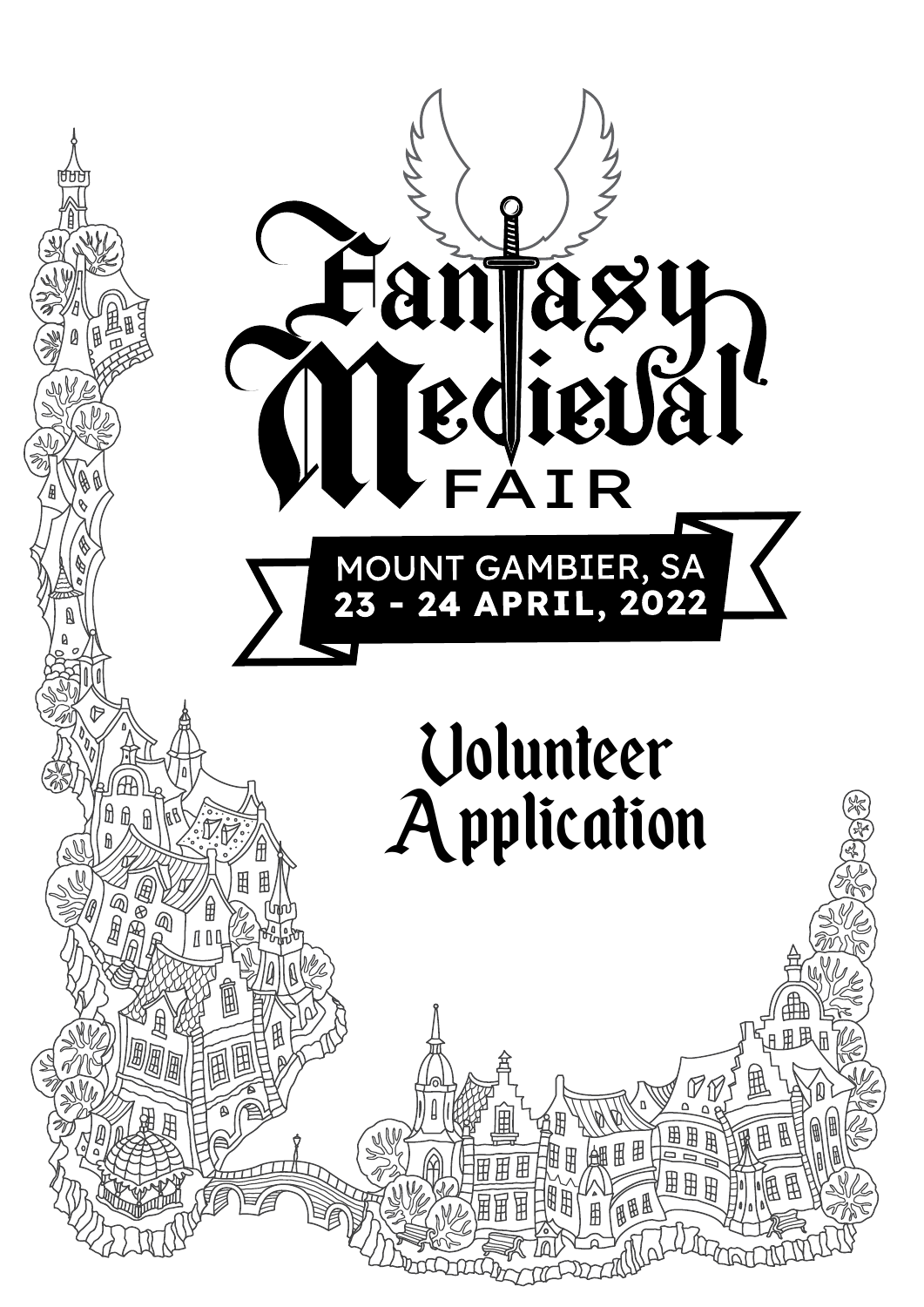## About the Fair

The Mount Gambier Fantasy Medieval Fair is a two-day event hosting a range of activities related to the medieval era, to be held at the Mount Gambier Showgrounds, Pick Avenue.



The Fair is organized by Limestone Coast Festivals & Events Incorporated Association, hereby referred to as LCF&E.

We are seeking volunteers for our two-day fair on Saturday April 23 & Sunday April 24. The fair is open to the public from 10am to 4pm. We would also require assistance Friday April 22 for setup and Monday April 25 for packdown.

The LCF&E team offers it's sincere thanks to you for offering your services to support this exciting community event. Volunteers must be over 16 to participate. Please fill out the personal details and sign the declaration below:

| Title:                                                            | Given name:                                                                                                                                                       |                                                                                           | Surname:                                                                                                                       |                                                                                               |
|-------------------------------------------------------------------|-------------------------------------------------------------------------------------------------------------------------------------------------------------------|-------------------------------------------------------------------------------------------|--------------------------------------------------------------------------------------------------------------------------------|-----------------------------------------------------------------------------------------------|
| Date of Birth:                                                    |                                                                                                                                                                   | Email address:                                                                            |                                                                                                                                |                                                                                               |
| Address line 1:                                                   | Residential Address (PO boxes not acceptable)                                                                                                                     | the control of the control of the control of the control of the control of the control of |                                                                                                                                |                                                                                               |
| Address line 2:                                                   |                                                                                                                                                                   |                                                                                           |                                                                                                                                |                                                                                               |
| City:                                                             |                                                                                                                                                                   | State:                                                                                    |                                                                                                                                | Postcode:                                                                                     |
| Phone:                                                            | Emergency contact:                                                                                                                                                |                                                                                           |                                                                                                                                | Phone:                                                                                        |
| What days can you volunteer?                                      | Friday 22nd April 2022 (setup)<br>Saturday 23rd April 2022<br>Sunday 24th April 2022<br>Monday 25th April 2022 (packdown)<br>Do you have COVID Marshall training? |                                                                                           |                                                                                                                                | What times can you volunteer?<br>Anytime<br>7am-Ilam<br>10am-2pm<br>lpm-4pm<br>3pm-5pm        |
|                                                                   | Yes (please supply certificate)<br>No. Please complete here:<br>https://marshal.clickontraining.com.au/                                                           |                                                                                           | What roles are you interested in?<br><b>Site Dressing</b><br>Infrastructure set up/pack down<br>Info booth / Merchandise sales |                                                                                               |
| Describe how you work best.<br>By yourself<br>In a team<br>Either |                                                                                                                                                                   |                                                                                           | Check-in, ticketing<br>Clean up                                                                                                |                                                                                               |
| No                                                                | Do you have a medical condition that we should be aware of?<br>Yes, please detail:                                                                                |                                                                                           |                                                                                                                                | Performer support<br>Green room host & support<br><b>COVID Marshal</b><br>Other (please list) |